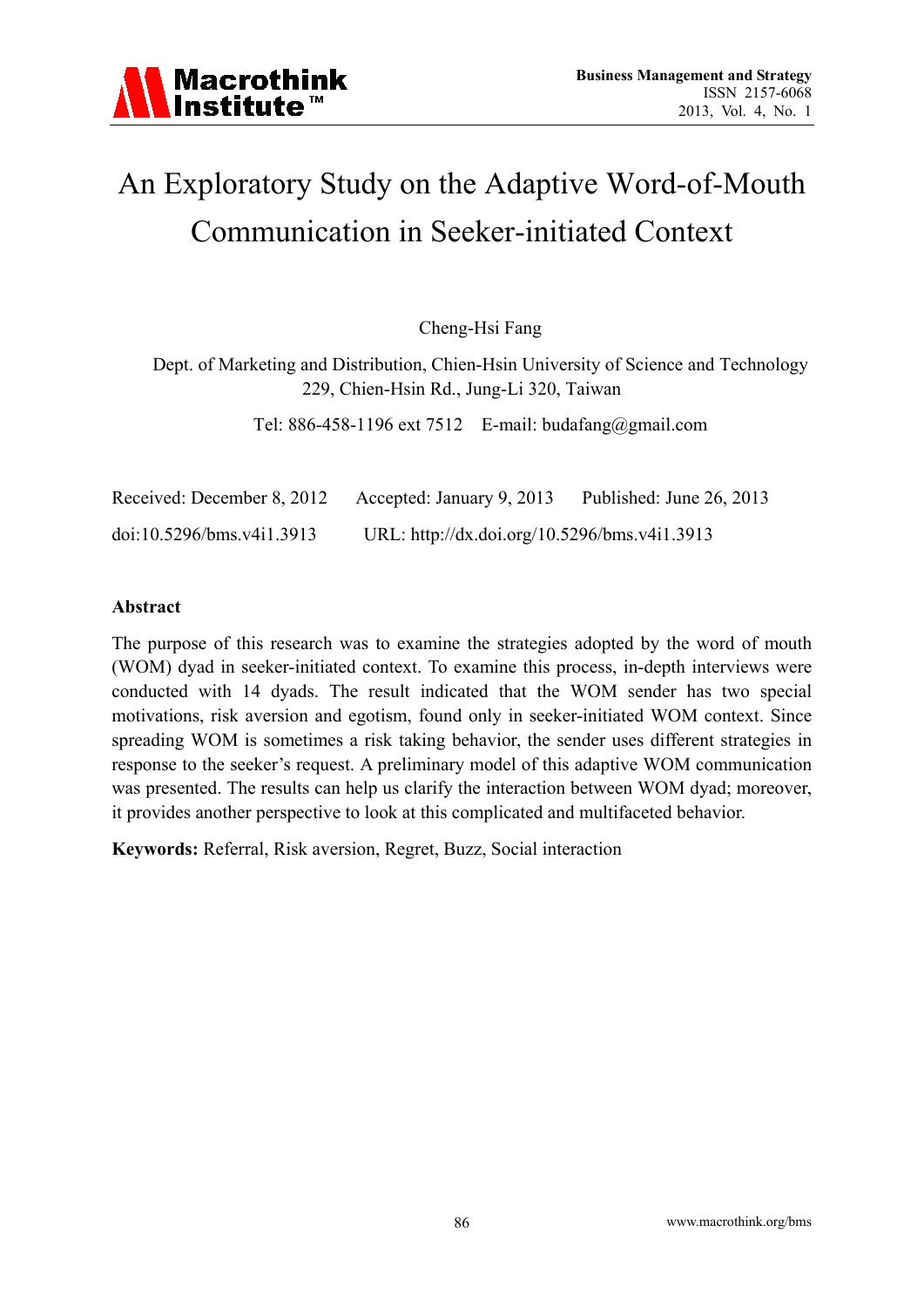

## **1. Introduction**

Consumer research has traditionally viewed WOM as self-evident, assuming that it involves only messages exchanged among and between individual customers. However, when researchers examined the power of WOM, they actually meant at least two different types of behavior. First, based on the information sharing theory, people may actively share information with their friends to help them make a decision or to signal their wisdom (Hennig-Thurau et al., 2004). This sender-initiated WOM is the key successful factor for many fads or popular goods; for example, the Harry Potter book series (Cohen, 1999) and the Endnote software (Rosen, 2000) in the academic society. One of the major issues in this research stream is to identify the WOM sender, such as opinion leaders (Rogers, 1983) or market mavens (Feick & Price, 1987).

Second, WOM may be triggered by receiver's request. Especially when individuals experience a high degree of uncertainty about a particular buying situation, they usually ask their friends for product opinions or even delegate the entire purchase decision to their friends (Aggarwal & Mazumdar, 2008). According to Mangold, Miller, and Brockway's (1999) study, the seeker initiated over 50% of the WOM incidents. However, it is somewhat surprising that little research examined the effect of WOM in this situation. Besides, to our knowledge, none of the past studies tried to distinguish different effects of the seeker-initiated WOM and the sender-initiated WOM. When people actively acquire WOM references, they are largely influenced by WOM information (Bansal & Voyer, 2000). Therefore, in this study, the authors will focus on the seeker-initiated WOM behavior.

A major problem with this kind of WOM communication concerns the sender's response strategies. Considering a high-risk buying situation, which is extremely uncertain in its performance or outcome, the seeker will heavily count on the sender's opinions. However, the sender may hesitate to provide a concrete suggestion for s/he may not be able to confirm both the product's performance and the seeker's preference. The sender might give different WOM message in different situation and different relationship. WOM behavior here reflects the interplay of two overarching social interaction goals: the impression goal and the accuracy goal (Chung & Darke, 2006). The message giving in this situation is highly adapted to the way the WOM seeker requests information, to the product's category, and to the relationship between WOM dyad. WOM in different context influences the message exchanged between the seeker and the sender, which in turn affects the power of WOM information. Without classifying different types of WOM behavior, we cannot really understand the power of WOM. For researchers and practitioners alike, viewing the WOM behavior as a continuously adaptive interaction between the WOM dyad would be a key step toward a richer theoretical understanding of this complicated and multifaceted phenomenon.

## **2. Literature Review**

## *2.1 Sender-Initiated WOM*

Previous works have suggested that the main reason for people to spread WOM messages in sender-initiated context mainly because that the consumers' consumption-related expectations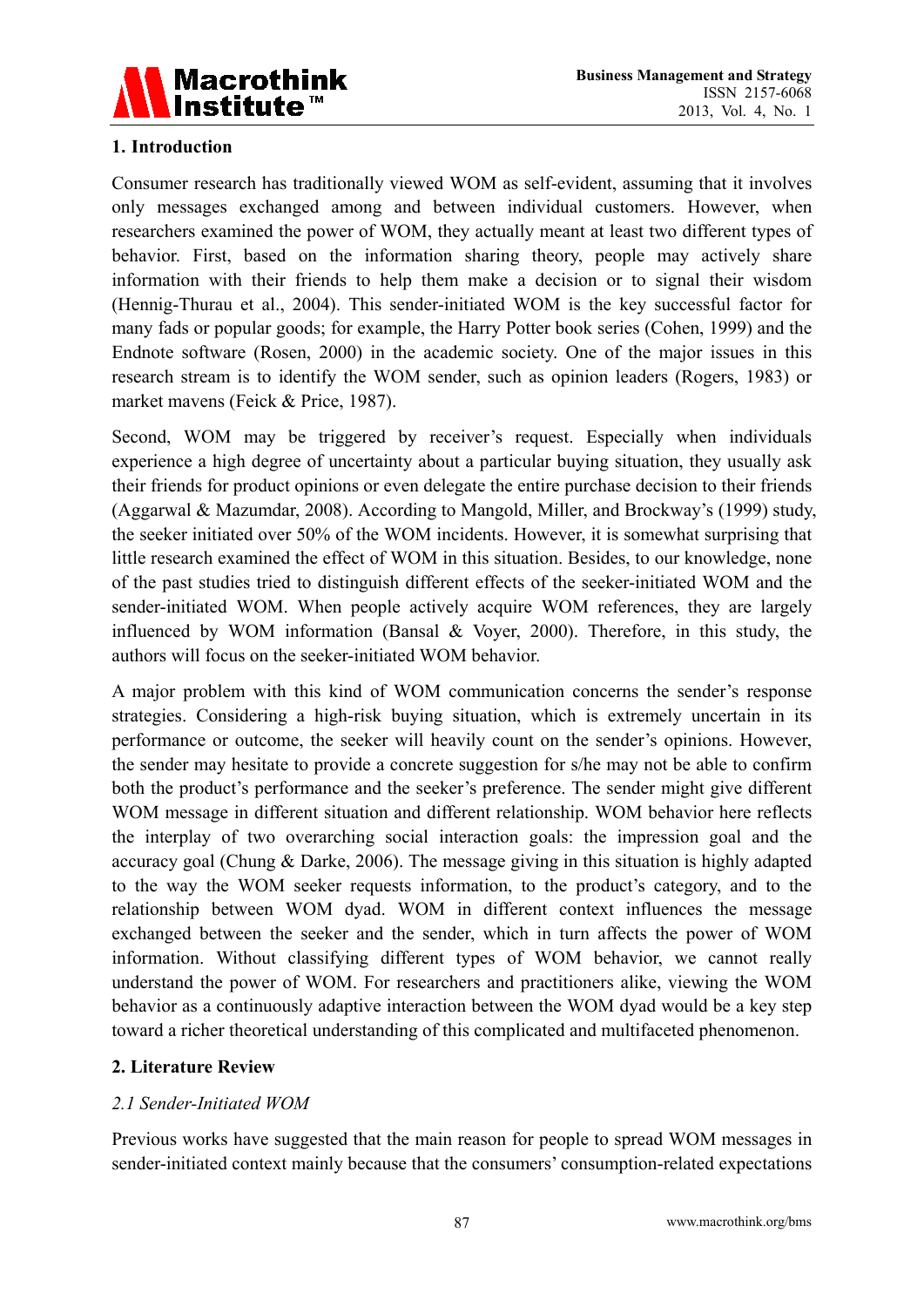

are disconfirmed (Anderson, 1998). When consumers' consumption-related expectations are disconfirmed, they engage in WOM communication to release their tenseness. That is the reason why people actively spread WOM when they feel surprised or angry. In fact, it could be argued that WOM dispersion is a kind of social sharing of emotions (Derbaix & Vanhamme, 2003). According to Derbaix and Vanhamme, people will actively share about 90% of their emotional experiences. Since WOM information is related to personal experience and contains emotional sentences, it can be more vivid and stir response from the receiver that is more emotional (Herr et al., 1991). Therefore, it can have a greater effect on the receivers' buying decision.

Early research had confirmed that opinion leaders (Rogers, 1983) and market mavens (Feick & Price, 1987) are important WOM senders. These individuals have significant interest in a certain product, actively look for product information, and most importantly, they like to share their knowledge and experience with others. Their motives for spreading WOM information, according to Dichter (1966), could be classified into four categories: product-involvement, self-involvement, other-involvement, and message-involvement. In many cases, people are highly involved in product consumption and actively spread WOM information. Sundaram et al. (1998) conducted 390 critical-incident interviews and identified four motives of consumers to actively spread positive WOM messages; namely, altruism, product involvement, self-enhancement, and helping the company.

#### *2.2 Seeker-Initiated WOM*

Mangold, Miller, and Brockway (1999) found that seekers' need for information far more likely initiated WOM communication compared to senders' satisfaction level or the marketing organization's promotional efforts. When consumers lack the ability to evaluate a buying decision before making a purchase, they are likely to request the experience of relatives and friends who have already used the product. WOM has proved helpful before a purchase in reducing consumers' uncertainty and assisting customers in comparing alternative services (Bristor, 1990). From this standpoint, consumers who actively seek WOM are searching for a surrogate for direct experience.

Past research confirmed that risk reduction is the main reason for WOM seeking behavior, followed by search time reduction and gathering product information. Consumers also read product-related information on opinion platforms in order to evaluate the product and determine its associated social status (Hennig-Thurau & Walsh, 2003). However, in seeker-initiated WOM context, it is somewhat unclear if the senders are willing to give their advices about a product. Drawing from exchange theory framework, people will try to defend their self-image (Lin & Fang, 2006) as well as to show connoisseurship or enhance their image (Hennig-Thurau, et al., 2004). In a high-risk decision task, (for example, "Should I buy this second-hand car?"), the seeker is eager to search for a recommendation; however, the sender may be averse to give advice for s/he is also not sure about the result. In fact, WOM communication is a continuously adjusted process that "reflects the joint influence of an array of information, product, situational, and (inter)personal factors (Chan, 2000)," especially in the seeker-initiated WOM context.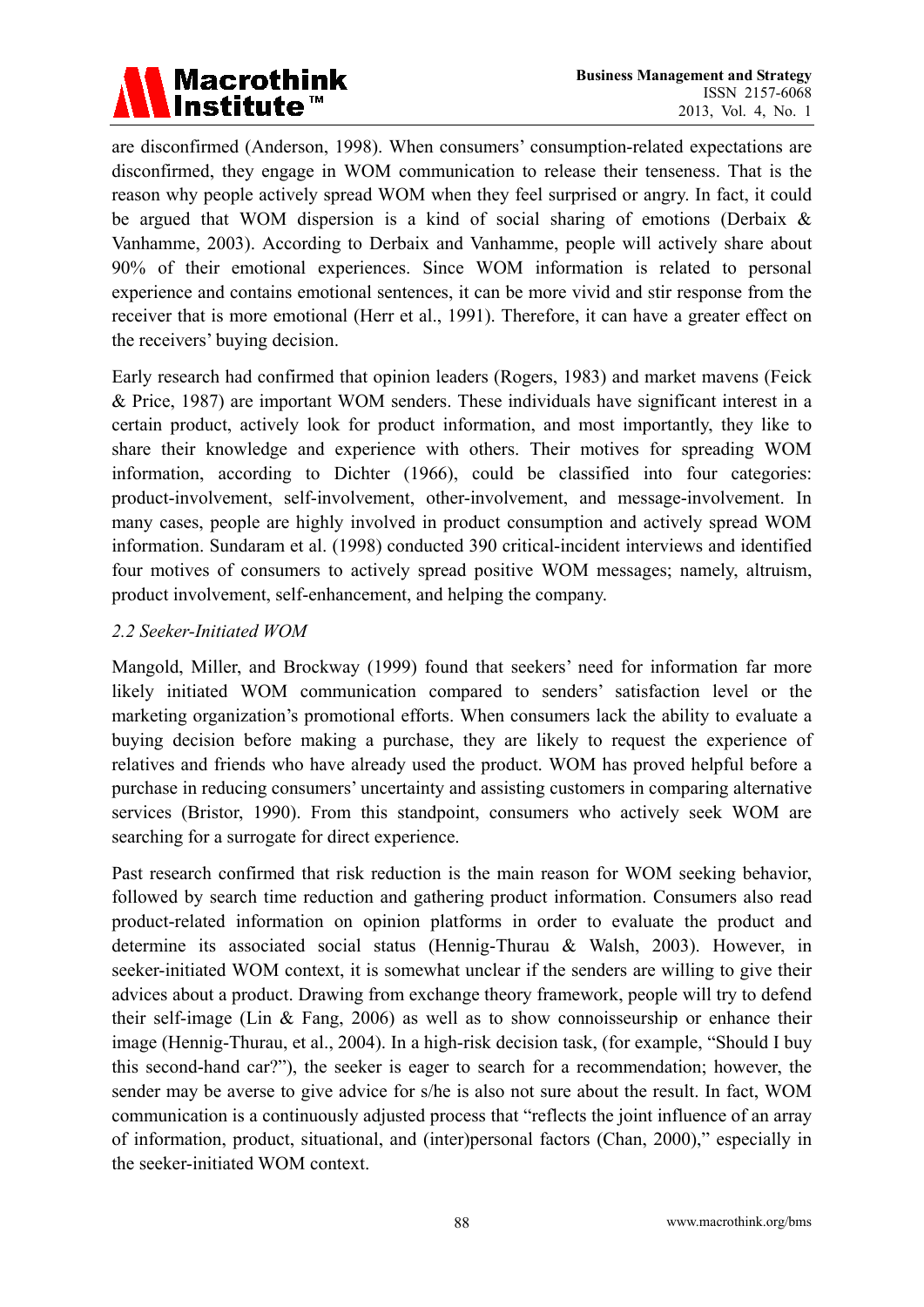

## **3. Methods**

As our major goal is to examine the interaction between the sender and the receiver, we had to collect data from both members of WOM dyad. Gilly et al. (1998) were the first ones to use dyadic WOM data, which they collected via two-step mail surveys; however, they did not inspect the dynamic process of the dyadic data, neither did they compare different perceptions between the seeker and the sender. Since a WOM message may consist of multiple content dimensions, it would be interesting to categorize the types of WOM message in terms of the seekers' request and the senders' strategies in a WOM episode. In accordance with the complexity of WOM interaction in this research, a dyadic in-depth interview method was used to investigate the process and interaction of WOM dyad. Namely, I collected the data from both the seeker and the sender engaged in the same WOM incident. Although, in-depth interview is more expensive and time-consuming compared to the quantitative methodologies, it is considered an appropriate methodology in this study, given the goal of obtaining dynamic and adaptive process of WOM communication. In addition, it is easier to collect paired data by using dyadic in-depth interview.

To conduct in-depth interview, the author followed the process of data collection suggested by Alam (2005). Previous research provides some insight into developing the interview protocol. The interview was conducted in a free-conversation manner, and lasted about 1 hour for each person. After collecting the interview data from the seeker, the senders that the seekers introduced were asked to join our interview. Each interview was audio recorded and then transcribed. Two raters independently analyzed the motivation for the seeker and the sender. The disagreements were resolved through ongoing discussions until a consensus was reached. Overall, 33 interviewees were collected, although only 14 pairs matched.

## **4. Results**

## *4.1 Seeker's Motivations and Types of Request*

Generally, the literature suggests that the motivations for people to request WOM recommendation are highly consistent. The main reason for people to request WOM is to reduce possible risks. WOM information is considered trustworthier than any other information sources, especially when the sender is believed to have more knowledge, experience, or higher social status. The other two most popular reasons are to accelerate decision-making and to gather more information. The seeker also acquires WOM product-related information in order to evaluate its related social status. In other word, seekers need to know if the product is accepted or appreciated in the view of their friends.

Based on different motivations, WOM seekers engage in different type of request behavior. They might either heavily depend on WOM information, or they might just want to collect more information about the product, or they might simply want to initiate a topic of conversation. The seekers might also differ in the type of information they request. Some people already have a product in mind and ask for a specific product comment or consumption-related experience. However, some might want to obtain more information about a product category in the market and ask for general information to give them direction.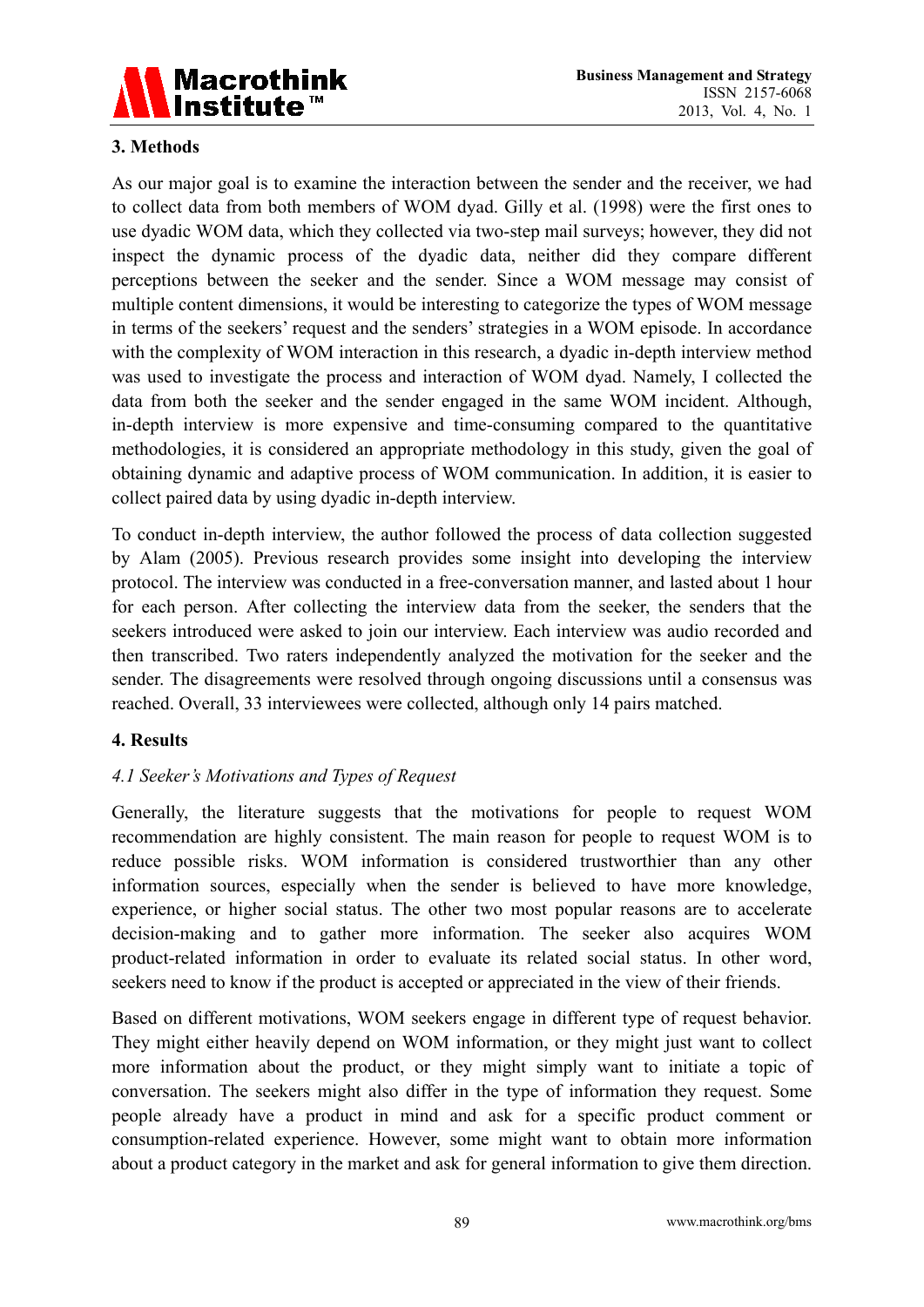

The degree of the seekers' information required and WOM dependency can be combined to provide a straightforward model with four types of WOM request behaviors as shown in Figure 1:



Figure 1. Types of WOM requests

## 4.1.1 Dependent Decision

People sometimes subcontracted their choice task to their friend when they lacked the knowledge to judge the quality of a product. In this situation, the seeker and the sender usually formed a strong relationship. Therefore, the seeker emotionally counted on their friend's judgment to help them make the final decision. As one of our interviewees said, the sender known her (taste and need) very well, and she believed that the sender's suggestion would meet her need. In fact, dependent decision is very rare. Only one case in our data was classified to dependent decision category.

## 4.1.2 Decision Direction

This type of seeker simply wants to know more about the market, for example, where to collect the information or how to make decision, among others. Since seekers are less familiar with the product market than the senders are, WOM information will narrow down the product selection and affect their weight of the product attribute when making the decision.

## 4.1.3 Product Consulting

Some people ask for specific information, including product-specific information (for example, price, where to buy?) and consumption-related experience. People want to know about the product by asking their friends to share their feelings about using the product. They might be willing to buy the product but lack for confidence to make the final decision. As one sender said, "he just needed my support to make sure that he made a good decision."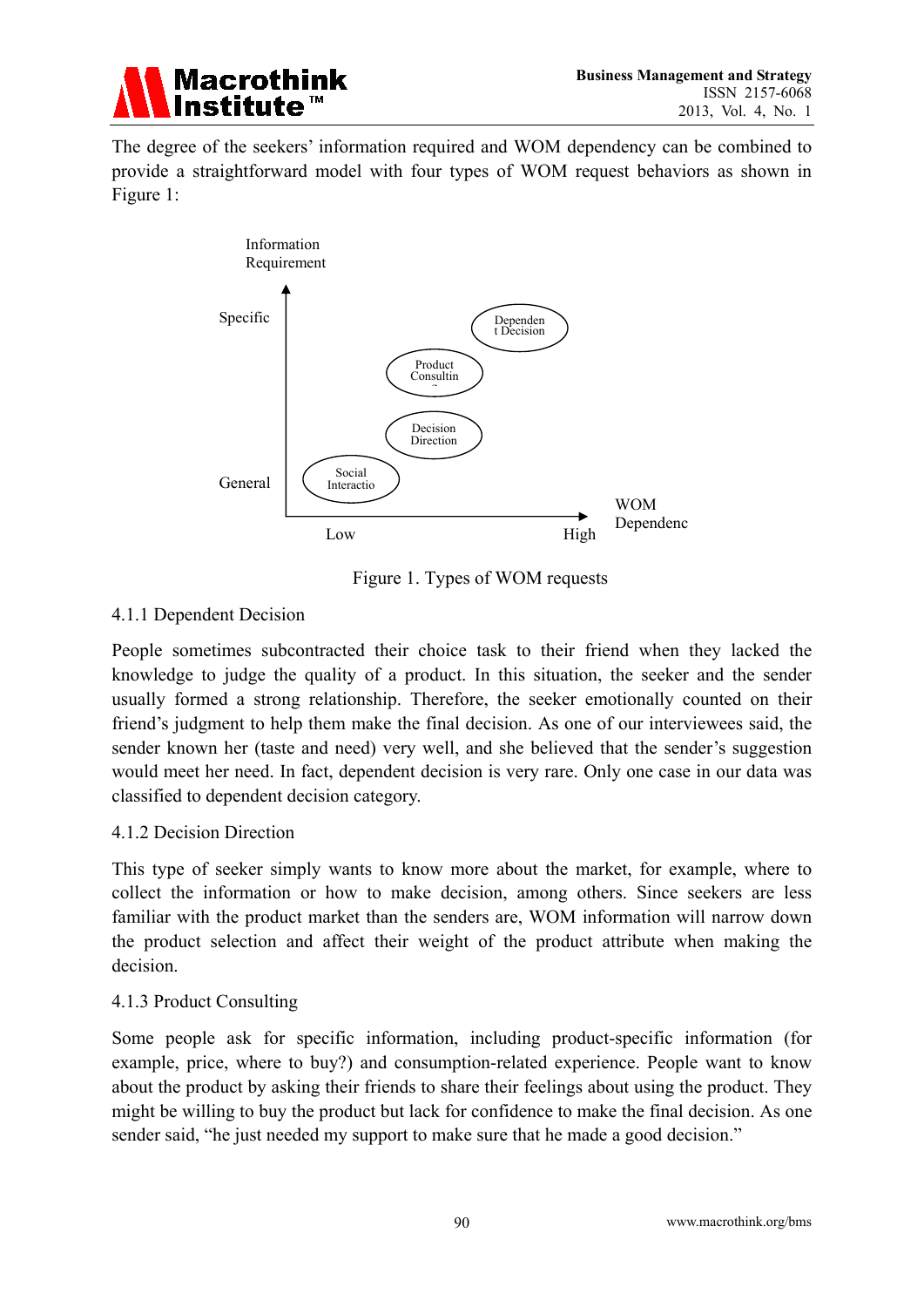

## 4.1.4 Social Interaction

Sometimes, WOM exchange is just a topic of their conversation. The seekers initiated a WOM communication, but they did not really want to buy the product. In fact, chatting is the main reason for a seeker to ask a product opinion. The seekers are not purely information receivers; they exchange opinion most of the time.

## *4.2 Sender's Motivations*

The major difference between seeker-initiated WOM and sender-initiated WOM is that the WOM receiver is motivated to buy the product that they are currently discussing. Because the sender realizes that his opinion may have great influence on the seeker's final decision, s/he may adopt different strategies in response to the seeker's request. Table 1 presents sender's motivations in seeker-initiated word-of-mouth communication context.

| Sender's Motivations | Frequency | Percentage |
|----------------------|-----------|------------|
| Altruism             | 14        | 100%       |
| Product involvement  | 9         | 64%        |
| Self-enhancement     | 9         | 64%        |
| Regret aversion      | 9         | 64%        |
| Helping the company  | 2         | 14%        |
| Egotism              |           | $7\%$      |

Table 1. Sender's Motivations in Seeker-initiated Context

Ccontrary to the past research, the findings revealed two distinct motivations, regret aversion and egotism, but only in seeker-initiated WOM. Regret is a negative emotion that resulted from poor WOM giving. Some people avoid giving concrete product advice when a product is inherently risky. They might respond to the request by providing a general idea, by teaching the seeker to make decisions, or if they do recommend a specific product, by pointing out the drawback of the product in advance. In fact, regret aversion is a very common response in seeker-initiated WOM communication, though it has seldom been addressed in WOM research. Half of the interviewees in this study revealed a tendency to avoid possible regret while giving advice.

WOM communication occurs mainly among people in close relationships. An interviewee (sender) indicated that he recommended the product to his girlfriend because he can borrow the product from her. This type of motivation is viewed as egotism, and it differs from economic motivation. Rosen (2000) mentioned that spreading WOM information has its own economic benefit because the value of a product increases when more and more people consume it (for example MSN or facebook). However, egotism is the direct motivator of purchase linked to the usage of the product, and it seems reasonable when the dyad has a strong relationship, for example, partners or family members.

# *4.3 Types of Sender's WOM Comments*

Providing WOM comments to a friend is a highly adaptive behavior. This study proposed three types of WOM comments, which can be explained in figure 2.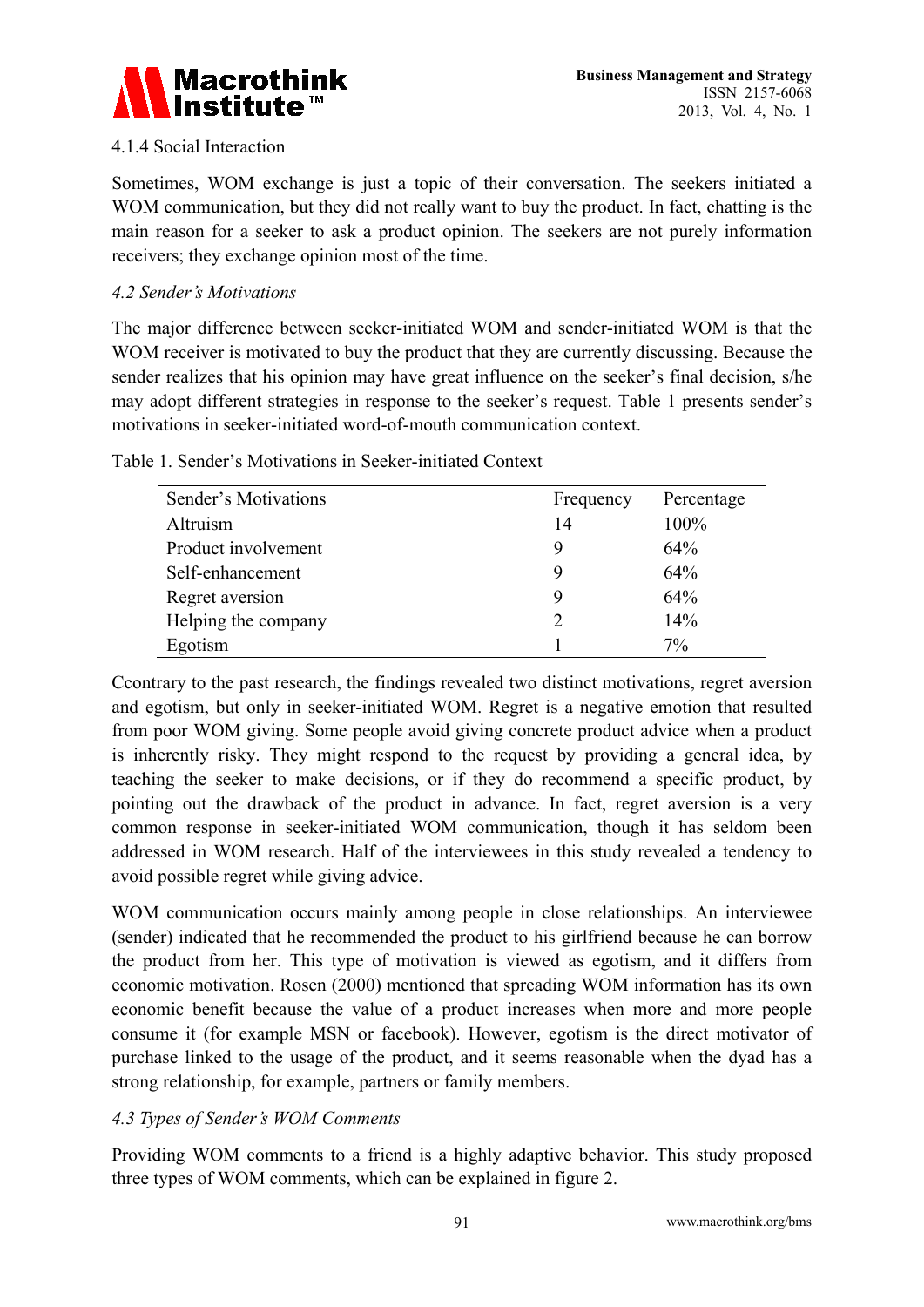



Figure 2. The model of adaptive WOM comments

## 4.3.1 Product Focus

First, some senders provided detail product analysis or detail comparison between alternatives. Most of them were experts or opinion leaders of that product category. They usually provided comments based on objective analysis and tried to help the seeker to compare different product in the market. They acted more like tutors who help the seekers form their decision criteria. From their analysis, the seekers learned the most important attribute of the product and made the decision accordingly. Sometimes, the senders may have suggested the "best buy" for the seeker.

## 4.3.2 Market Focus

The sender's WOM comments focused mainly on sharing price information, product news, and channel evaluation. That is, they provided information about when or where to buy the product. In our data, the senders may have focused on market information because they had just made their own purchase decision (pair 8, 9, 13) or because the sender was in related job position (pair 3).

## 4.3.3 Experience Focus

The senders may have also shared their product-related consumption experience. Their conclusion included their personal experience and feelings and hence was more vivid to the receiver. Although, they also provided product analysis, their suggestion was filled with subjective and emotional sentences. In experience focus type, the senders were more likely to share their WOM comments actively. For example, in pair 8 and 9, the seeker asked for detail information about the service (medical service and mark-up service) because they recalled that the senders once shared their experience with them.

Although, this study proposed three different types of comments, they are not exclusive because the sender exchanges opinions with the seeker in a continuous and dynamic communication process. For example, many people will not only give product news but also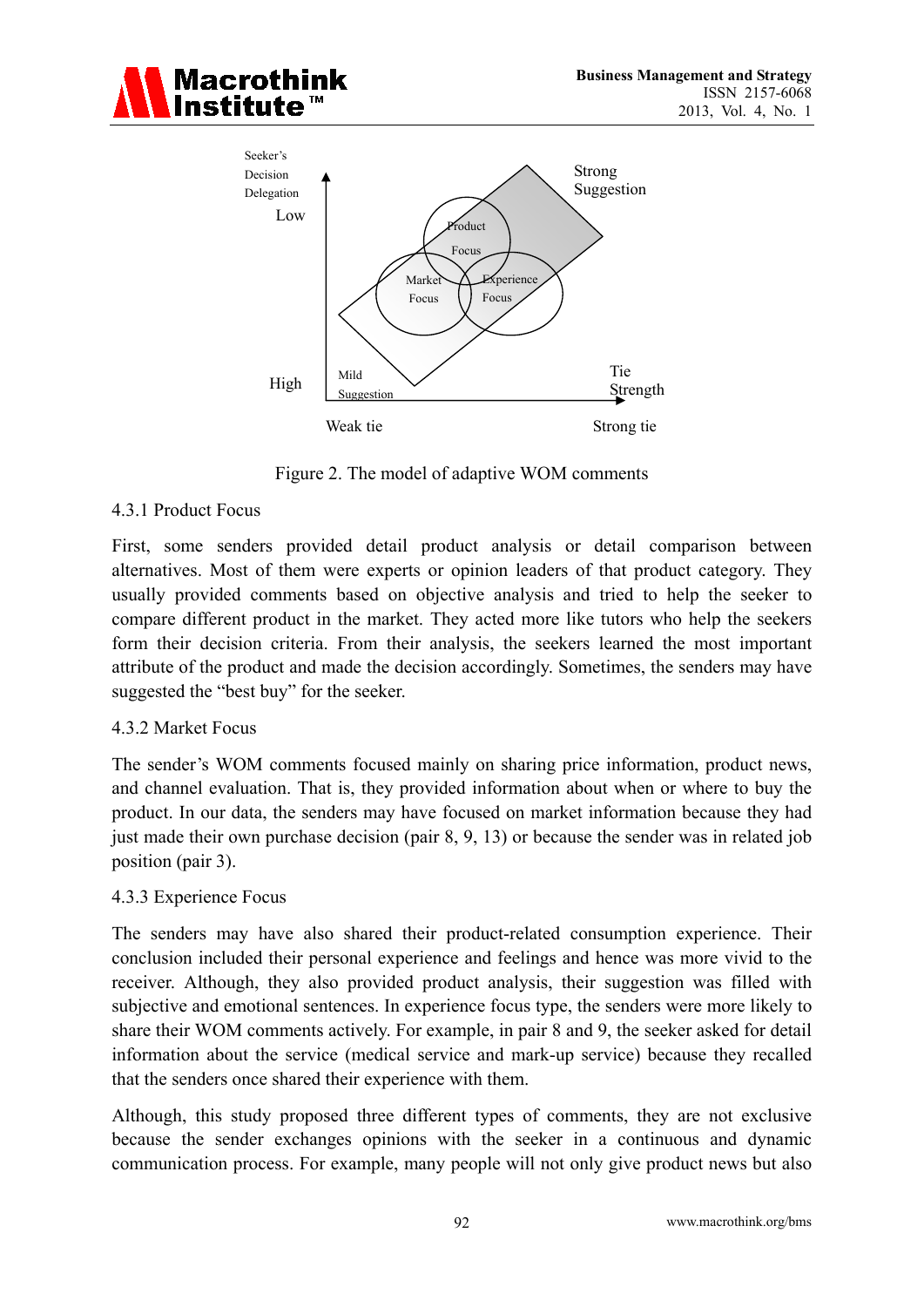

provide product analysis. People who share their consumption experience might also provide detail market information.

Two important factors, tie strength and the seeker's decision dependency, seem to affect the depth of the sender's WOM comments. As shown in figure 2, the relationship between the seeker and the sender is the most important factor affecting the depth of WOM recommendation. People with close relationship are more involved in their friends' decision and more willing to provide strong suggestions. Some senders even took their friends' purchase decision as their own. For example, in the case of pair 14, the sender helped her sister make a travel decision not only by providing personal comments but also by participating in the entire decision process, collecting information to comparing different travel agents to making the final decision.

Second, some people seem to avoid providing solid suggestions when they realize that the seeker's decision is highly dependent on their comments. For example, in the case of pair 11, the seeker (sister-in-law) asked the sender to make the final decision about a laptop for her, which made the sender feel nervous because he felt total responsibility for her decision. Similarly, in the case of pair 5, the sender avoided to provide solid suggestion about a second-hand car for the seeker.

## **5. Discussions and Conclusion**

This research investigates the adaptive motivations of WOM communication in the seeker-initiated context. By applying the dyadic in-depth interviewing method, the author can directly examine the patterns of seeker-initiated WOM communication. Overall, the results of this study triggered us to reconsider WOM communication as a highly adaptive behavior. The senders adapted their recommendations according to the seekers' request styles. Unlike the results found in previous research (Hennig-Thurau & Walsh, 2003), motivations for people to spread WOM in response to the seeker's request is very different from that of it being actively spread. Risk aversion and egotism are two unique motivations only found in the seeker-initiated context. People used different strategies to reduce possible feelings of regret, or they might have tried to benefit from their friends' purchase decision by suggesting the product they themselves want.

When the sender is aware of the high cost of an unsuitable recommendation, risk aversion motivation will dominate the communication. Some senders have tried to avoid possible regret from unsuitable WOM recommendations and used different strategies to provide their opinion without initiating a solid suggestion. First, they might have suggested various products with different pros and cons. The seekers had to do more research before making their own decision. Second, they might have taught the seeker how to make decision. In other words, they tried to provide a decision rule for the seeker. Third, they might have just provided objective information without pointing out which product might be the best. Finally, they might have just shared their experience, including good and bad side of the product. No matter what strategies they used, they all encouraged the seeker to do more research prior to making a final decision.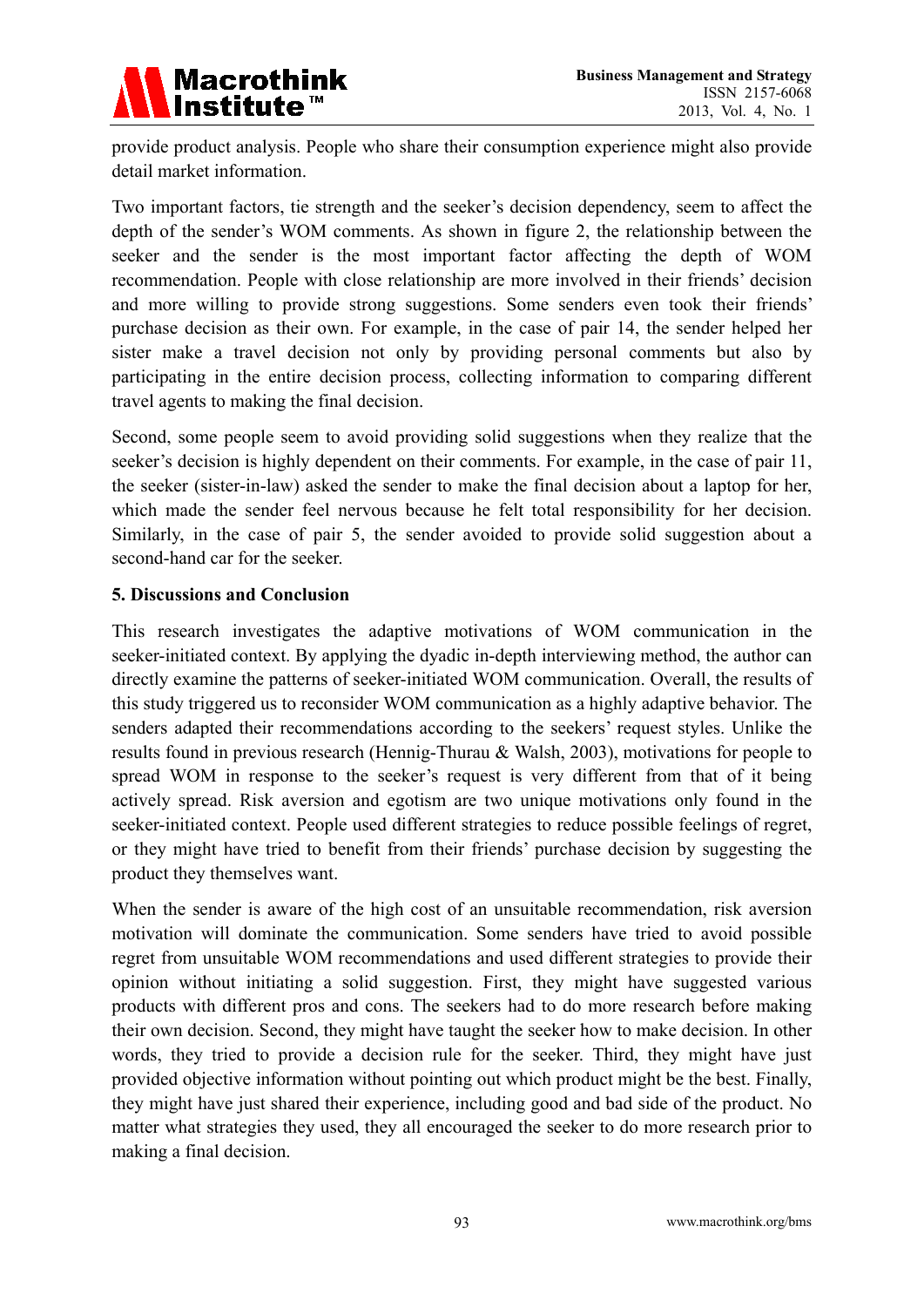

Since WOM communication is a highly adaptive behavior, the sender will adjust his/her WOM comments in accordance with different request styles made by the seeker. In this study, four types of WOM requests: dependency decision, decision direction, product consulting and social interaction, are proposed. It seems that all senders respond to different WOM requests in a very similar manner. The sender feels free to share personal experience and product comments when the main goal of communication is social interaction. The sender avoids possible regret from WOM giving when the seeker greatly depends on his/her judgment. The depth of WOM comments, as I call the "referral laddering," is contingent on both personal factors (e.g., expertise, perceived risk, opinion leadership, age) and interpersonal factors (e.g., tie strength, decision dependency). This study is presenting the preliminary results of this issue that requires further investigation to be expanded into a more comprehensive model.

#### **6. Limitations and Directions for Further Research**

Although this study offers a fresh perspective on WOM behavior, several limitations and future research suggestions deserve mentioning. First, given the preliminary nature of the study, the study's samples may be biased in that the study collected data chosen from a small-scale convenient sampling method. Moreover, to conduct the dyadic analysis, the WOM sender was limited to only one person and was introduced by the seeker. This method simplified each WOM episode to one-to-one communication; however, in reality, most people seek decision assistance from more than one person when the decision is risky. The simplification is helpful when trying to analyze dyadic data, but future research may focus on the integration of WOM into a multi-communication model based on this research investigation.

Second, the study used retrospective recall to collect the WOM episode. Thus, interviewees had a tendency to recall the most memorable and most recent incidents. Although the author used different strategies to encourage interviewees to recall as many WOM seeking situations as possible, it is important to recognize that the retrospective method may not perfectly produce the most typical incidents. Since the study didn't adequately control WOM incidents to a specific product, the variance result from different product types may be high. Future research is obviously required, but this is an exciting first step.

Third, since WOM communication is a highly culturally related behavior (Money, Gilly, & Graham, 1998; Mooradian & Swan, 2006), it is extremely possible that the interaction patterns between the dyad will be somewhat different in comparison with collectivism and individualism culture. For example, past research found that the Japanese have an extremely risk-averse society compared to Americans (Hofstede, 1991). Hence, it is reasonable to assume that the benefits and costs of giving recommendations are potentially higher in other-focus society than those in a self-focus society. Future research will hopefully clarify this important issue.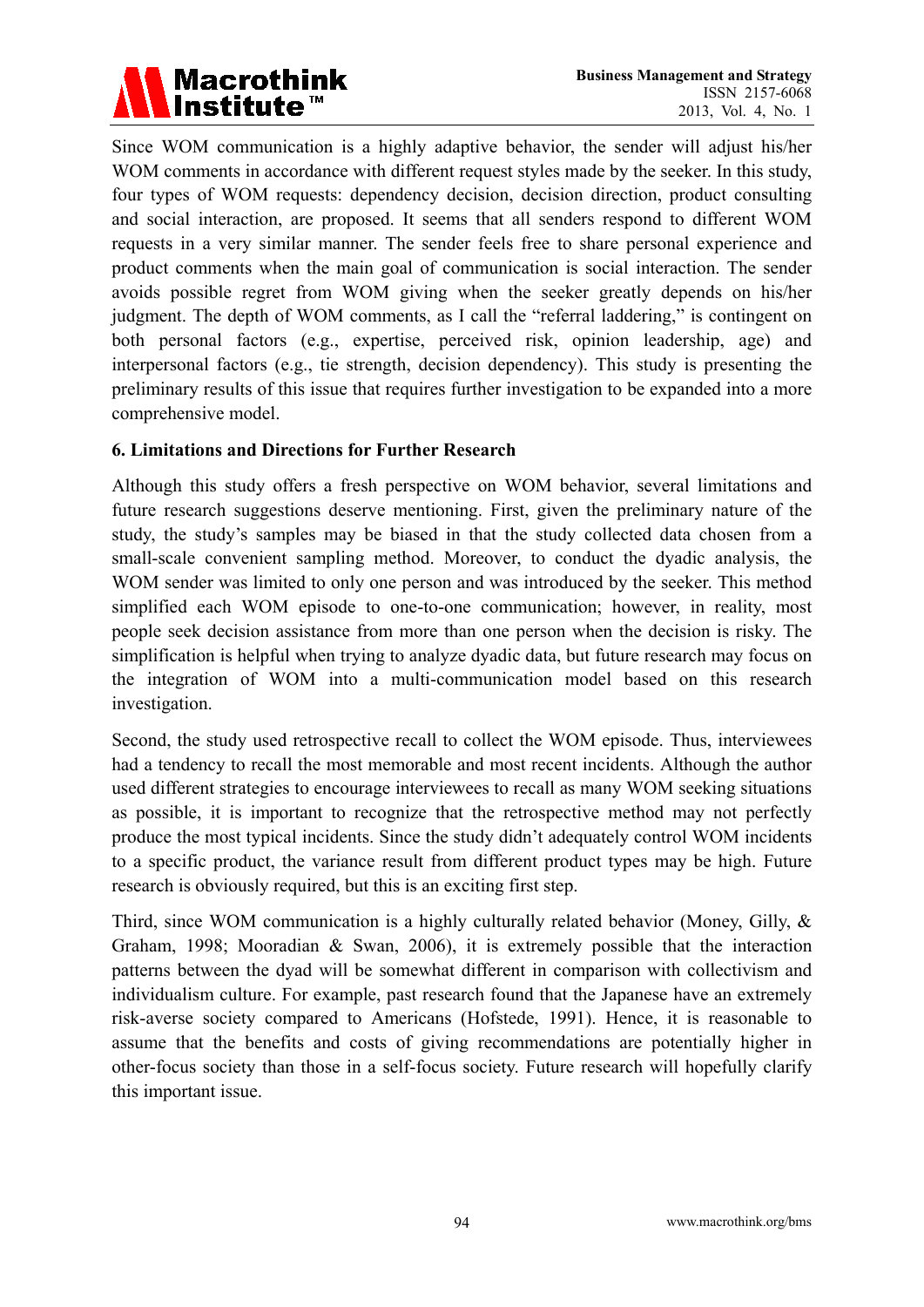

## **Acknowledgement**

The authors gratefully acknowledge financial support from the National Science Council in Taiwan. (NSC 96-2416-H-231-010)

## **References**

Aggarwal, P., & Mazumdar, T. (2008). Decision delegation: A conceptualization and empirical investigation. *Psychology & Marketing*, *25*(1), 71-93. http://dx.doi.org/10.1002/mar.20201

Alam, I. (2005). Fieldwork and Data Collection in Qualitative Marketing Research. *Qualitative Market Research*, *8*(1), 97-112. http://dx.doi.org/10.1108/13522750510575462

Anderson, E. W. (1998). Customer Satisfaction and Word-of-Mouth. *Journal of Service Marketing*, *1*(1), 5-17.

Bansal, H. S., & Voyer, P. A. (2000). Word-of-Mouth Processes Within a Services Purchase Decision Context. *Journal of Service Research*, *3*(2), 166-177. ttp://dx.doi.org/10.1177/109467050032005

Bristor, J. M. (1990). Enhanced Explanations of Word of Mouth Communications: The Power of Relationships. *Research in Consumer Behavior*, *4*, 51-83.

Chan, H. (2000). *Adaptive Word-of-Mouth Behavior: A Conceptual Framework and Empirical Tests*. Unpublished Business Thesis, University of Wisconsin-Madison.

Chung, C., & Darke, P. (2006). The consumer as advocate: Self-relevance, culture, and word-of-mouth. *Marketing Letters*,  $17(4)$ , 269-279. http://dx.doi.org/10.1007/s11002-006-8426-7

Cohen, A. (1999). A Best-Seller by Word-of-Mouth. *Sales and Marketing Management*, 151, 15.

Derbaix, C., & Vanhamme, J. (2003). Inducing word-of-mouth by eliciting surprise - a pilot investigation. *Journal of Economic Psychology*, *24,* 99-116. ttp://dx.doi.org/10.1016/S0167-4870(02)00157-5

Feick, L. F., & Price, L. (1987). The Market Maven: A Diffuser of Marketplace Information. *Journal of Marketing*, *51*(1), 83-97. http://dx.doi.org/10.2307/1251146

Gilly, M., Graham, J., Wolfinbarger, M., & Yale, L. (1998). A dyadic study of interpersonal information search. *Journal of the Academy of Marketing Science*, *26,* 83-100. http://dx.doi.org/10.1177/0092070398262001

Hennig-Thurau, T., & Walsh, G. (2003). Electronic Word-of-Mouth: Motives for and Consequences of Reading Customer Articulations on the Internet. *International Journal of Electronic Commerce*, *8*(2), 51-74.

Hennig-Thurau, T., Gwinner, K. P., Walsh, G., & Gremler, D. D. (2004). Electronic Word-of-Mouth Via Consumer-Opinion Platforms: What Motivates Consumers to Articulate